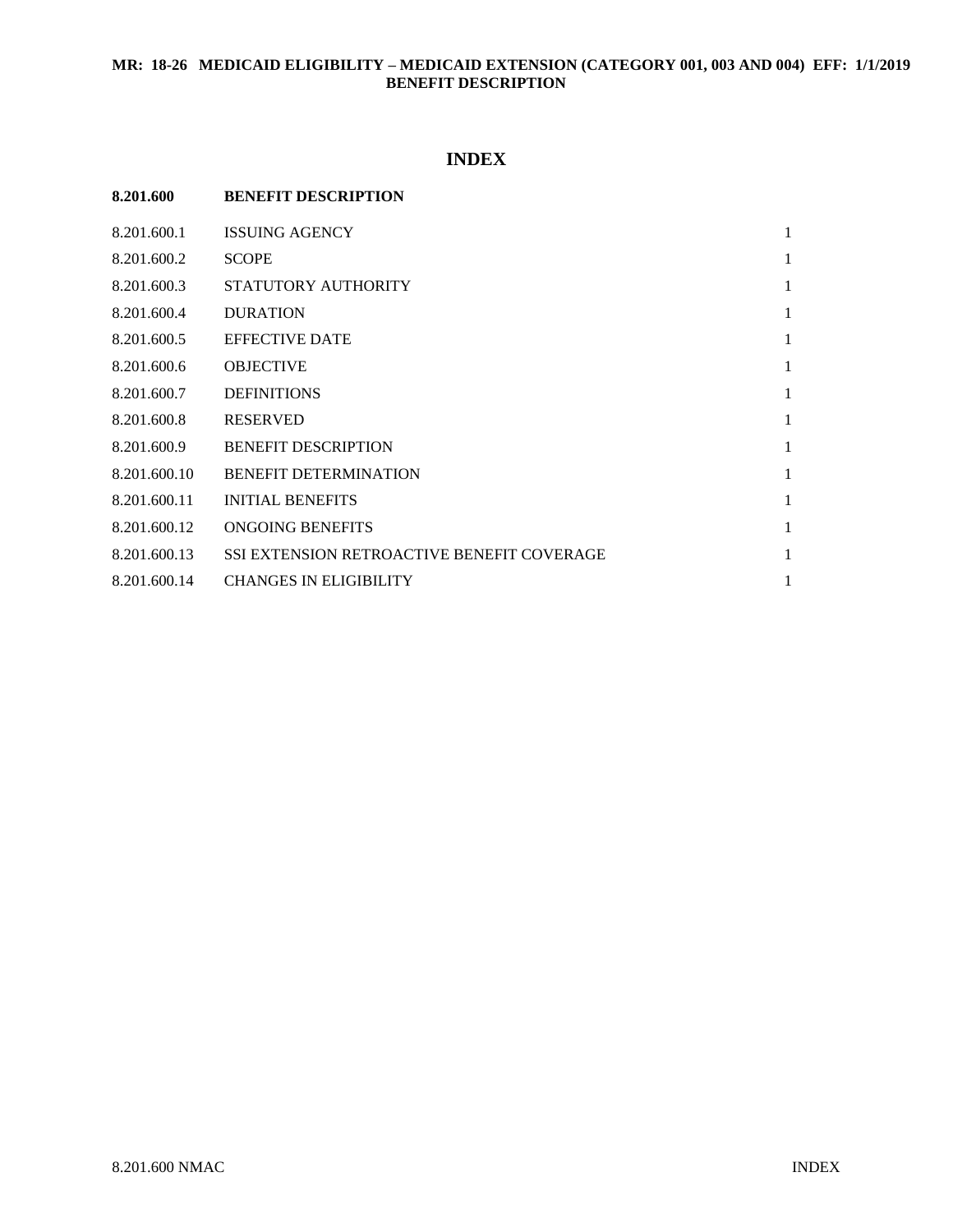## **MR: 18-26 MEDICAID ELIGIBILITY – MEDICAID EXTENSION (CATEGORY 001, 003 AND 004) EFF: 1/1/2019 BENEFIT DESCRIPTION**

### **TITLE 8 SOCIAL SERVICES CHAPTER 201 MEDICAID ELIGIBILITY - MEDICAID EXTENSION (CATEGORY 001, 003 and 004) PART 600 BENEFIT DESCRIPTION**

<span id="page-1-0"></span>**8.201.600.1 ISSUING AGENCY:** New Mexico Human Services Department. [8.201.600.1 NMAC - Rp, 8.201.600.1 NMAC, 1/1/2019]

<span id="page-1-1"></span>**8.201.600.2 SCOPE:** The rule applies to the general public. [8.201.600.2 NMAC - Rp, 8.201.600.2 NMAC, 1/1/2019]

<span id="page-1-2"></span>**8.201.600.3 STATUTORY AUTHORITY:** The New Mexico medicaid program is administered pursuant to regulations promulgated by the federal department of health and human services under Title XIX of the Social Security Act, as amended and by the state human services department pursuant to state statute. See Section 27-2-12 et seq. NMSA 1978 (Repl. Pamp. 1991). [8.201.600.3 NMAC - Rp, 8.201.600.3 NMAC, 1/1/2019]

<span id="page-1-3"></span>**8.201.600.4 DURATION:** Permanent. [8.201.600.4 NMAC - Rp, 8.201.600.4 NMAC, 1/1/2019]

<span id="page-1-4"></span>**8.201.600.5 EFFECTIVE DATE:** January 1, 2019, or upon a later approval date by the federal centers for medicare and medicaid services (CMS), unless a later date is cited at the end of the section. [8.201.600.5 NMAC - Rp, 8.201.600.5 NMAC, 1/1/2019]

<span id="page-1-5"></span>**8.201.600.6 OBJECTIVE:** The objective of these regulations is to provide eligibility policy and procedures for the medicaid program.

[8.201.600.6 NMAC - Rp, 8.201.600.6 NMAC, 1/1/2019]

### <span id="page-1-6"></span>**8.201.600.7 DEFINITIONS:** [**RESERVED**]

<span id="page-1-7"></span>**8.201.600.8** [**RESERVED**]

<span id="page-1-8"></span>**8.201.600.9 BENEFIT DESCRIPTION:** Applicants/recipients of medicaid extension receive the full range of medicaid-covered services.

[8.201.600.9 NMAC - Rp, 8.201.600.9 NMAC, 1/1/2019]

<span id="page-1-9"></span>**8.201.600.10 BENEFIT DETERMINATION:** Application for the medicaid extension is made on the assistance application form. Applications must be acted on and notice sent to the applicant of the action taken within 45 days after the date of application. 503 lead cases, disabled adult child (DACs), and ping-pongs nonpayment SSI status (E01), SSI child cases, and SSI extension cases do not require a separate application for initial processing.

[8.201.600.10 NMAC - Rp, 8.201.600.10 NMAC, 1/1/2019]

<span id="page-1-10"></span>**8.201.600.11 INITIAL BENEFITS:** When an eligibility determination is made, notice of the approval or denial is sent to the applicant. If the application is denied, this notice includes the reason for the denial and an explanation of rights to an administrative hearing. [8.201.600.11 NMAC - Rp, 8.201.600.11 NMAC, 1/1/2019]

<span id="page-1-11"></span>**8.201.600.12 ONGOING BENEFITS:** A periodic review is completed at least every 12 months. [8.201.600.12 NMAC - Rp, 8.201.600.12 NMAC, 1/1/2019]

<span id="page-1-12"></span>**8.201.600.13 SSI EXTENSION RETROACTIVE BENEFIT COVERAGE:** Retroactive medicaid coverage is provided in accordance with 8.200.400.14 NMAC. [8.201.600.13 NMAC - Rp, 8.201.600.13 NMAC, 1/1/2019]

<span id="page-1-13"></span>**8.201.600.14 CHANGES IN ELIGIBILITY:** If a recipient becomes ineligible, advance notice of the closure is sent by the ISD worker. If a recipient dies, the case is closed effective the following month.